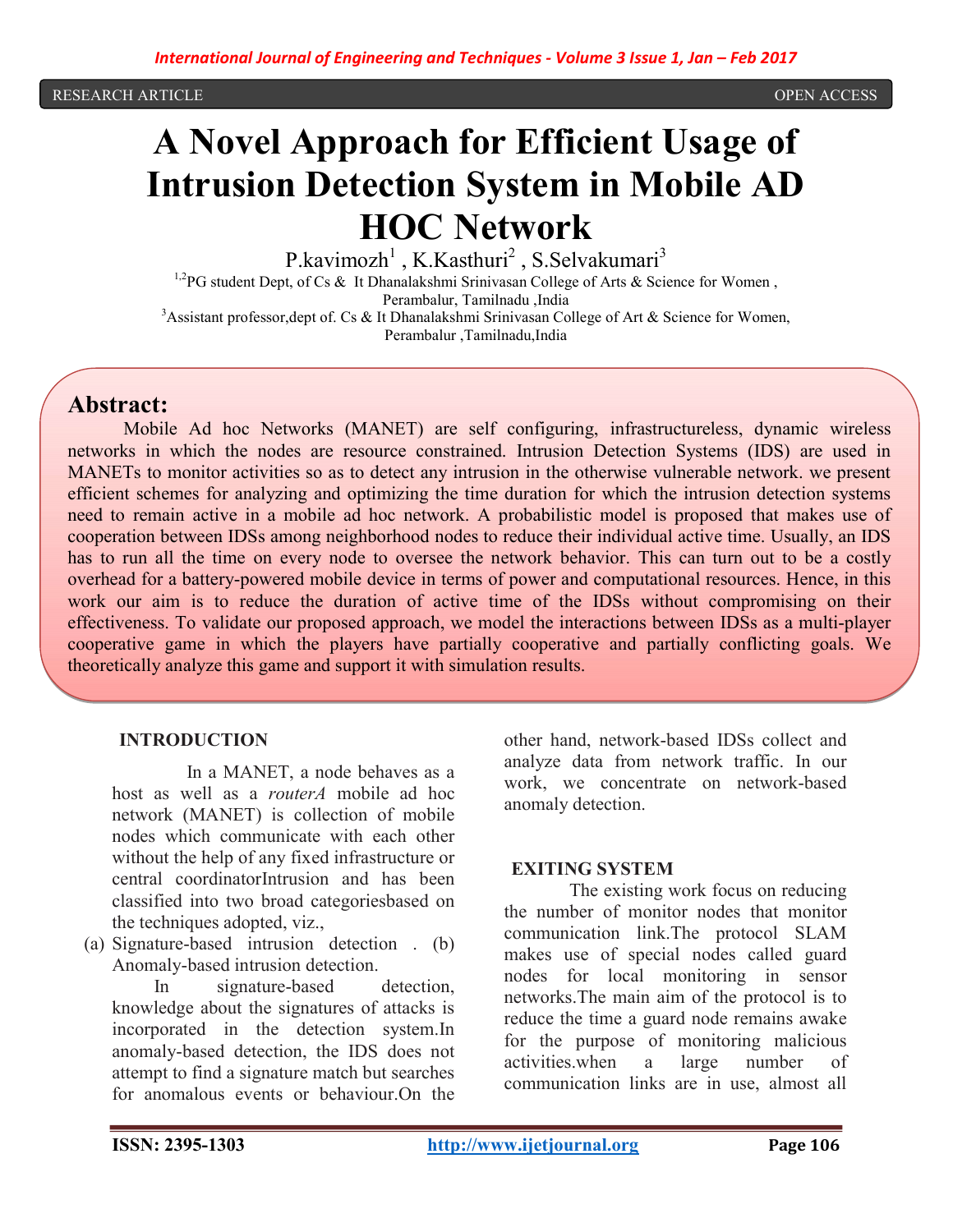### International Journal of Engineering and Techniques - Volume 3 Issue 1, Jan – Feb 2017

the guard nodes in SLAM might be awake, which is also a downside of the protocol..

## DISADVANTAGES

- May not hold for some other kind of malicious neighbour.
- Nodes may replay false replay.
- Node checking will not work in the extreme case.

### PROPOSED SYSTEM

 Additionally, the effect of using Algorithm LDK is that a node (IDS component) samples the behavior of a neighbour node instead of monitoring it all the time.It has been found that the sampling rate of an IDS affects its performance.In the case of a cooperative IDS, these components cooperate and share their observations to finally detect any anamolous behaviour. ADVANTAGES

## We use the Algorithm LDK to reduce the active time of IDS in each node of the network.Energy consumption is minimized when Algorithm LDK is used in a mobile network.

• Therefore, it is obvious that to maintain a higher level of security, comparatively more amount of energy needs to be expended.

## SYSTEM DESIGN



## MODULES LIST :

- 1. Network formation
- 2. Attacker
	- 3. PACKET TRANSMISSION
- 4. LDK algorithm
- 5. Performance evaluation

# MODULE DESCRIPITION: NETWORK FORMATION

 A mobile ad hoc network (MANET) is a self-organized collection of mobile nodes which communicate with each other without the help of any fixed infrastructure or central coordinator. A node can be any mobile device with the ability to communicate with other devices

# Attacker

 We attempt to solve the problem of efficient usage of IDS in two phases: First, we look at the problem from the point of view of a node being monitored by its onehop neighbors. We present an optimization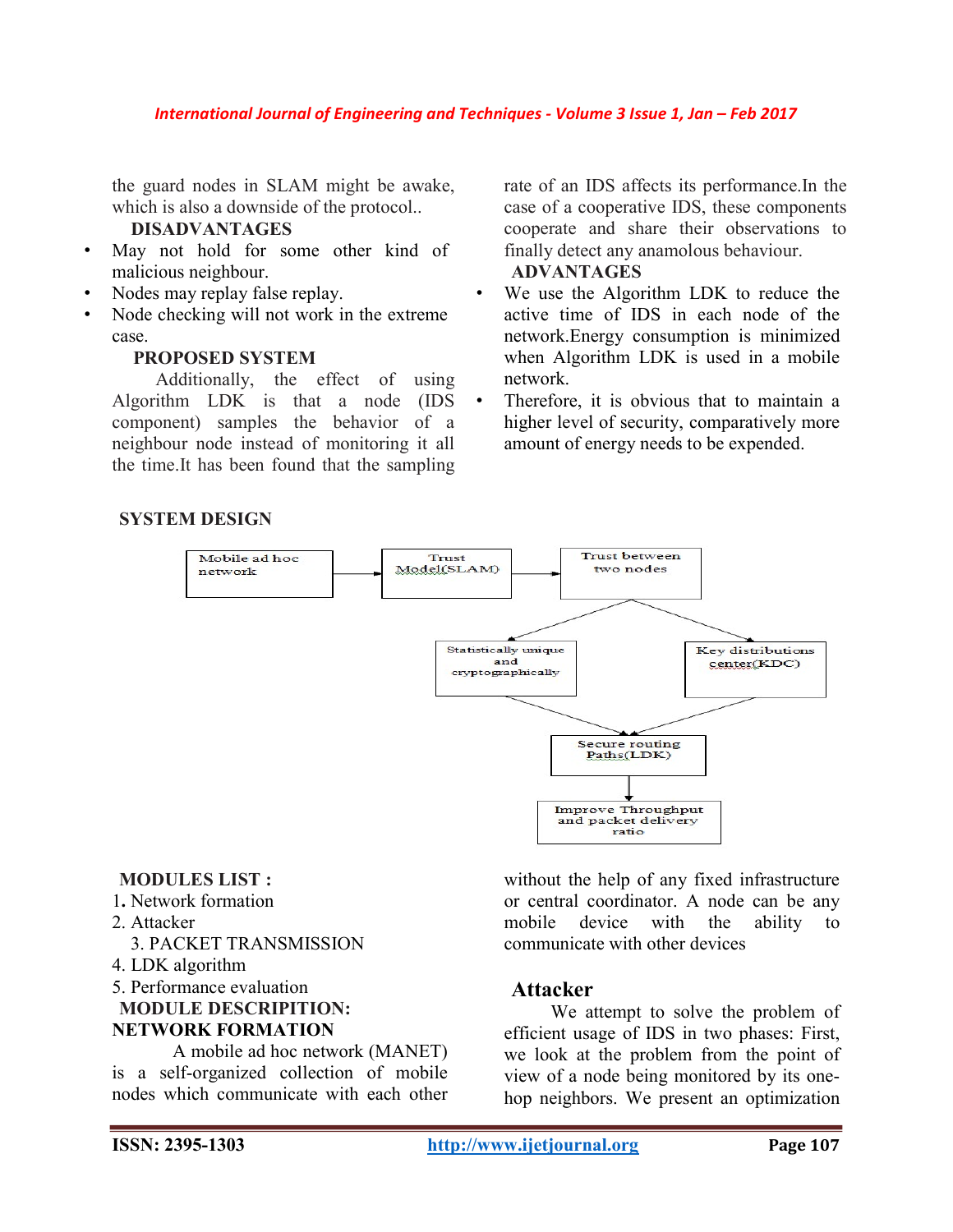problem for the same and analyze it using game theory. Second, we view the problem from the point of view of a node which monitors its neighbors.

# Packet transmission

 Data packet can be transfer to t he another destination node by the inmternert protocol called as SLAM. The main aim of the protocol is to reduce the time a guard node remains awake for the purpose of monitoring malicious activities. We find that there is an interdependence between the nodes while carrying out network monitoring.

# LDK Algorithm

 In LDK, the probability with which a node has to monitor depends on the value of the security level. It is defined as the minimum number of neighbors that monitor a node's behavior at any instant. Firstly, the concept of the security level is introduced so that the algorithm LDK can be used in a wide range of application scenarios with varying security requirements.

# Performance analysis

 In this section we present simulation results for the Algorithm LDK and discuss its performance. We design a cooperative IDS and deploy it in a MANET simulated using simulator and compare its performance under two scenarios.We keep IDSs running on mobile nodes in a network throughout the simulation time.We use the Algorithm LDK to reduce the active time of IDS in each node of the network.

# **CONCLUSION**

 We first present the minimization of the active duration of the IDSs in the nodes of a MANET as an optimization problem.We then described a cooperative game model to represent the interactions

between the IDSs in a neighbourhood of nodes.

 The game is defined in such a way that the primary goal of the IDSs is to monitor the nodes in its neighbourhood at a desired security level so as to detect any anamolous behaviour, whereas, the secondary goal of the IDSs is to conserve as much energy as possible.

 The evaluation of the proposed scheme is done by comparing the performances of the IDSs under two scenarios:

 (a) keeping IDSs running throughout the simulation time and

 (b) using our proposed scheme to reduce the IDS's active time at each node in the network.

 From the simulation results we observe that the effectiveness of the IDSs in the network is not compromised while using the proposed scheme, rather, there is considerable reduction of energy consumption in each of the nodes that increases the network lifetime significantly. Here we have assumed a homogeneous network in a way that all the nodes have the same capacities in terms of their computational and energy resources. In future we wish to extend our model to accommodate a heterogeneous network.

# FUTURE ENHANCEMENT

 The evaluation of the proposed scheme is done by comparing the performances of the IDSs under two scenarios: (a) keeping IDSs running throughout the simulation time and (b) using our proposed scheme to reduce the IDS's active time at each node in the network. From the simulation results we observe that the effectiveness of the IDSs in the network is not compromised while using the proposed scheme, rather, there is considerable reduction of energy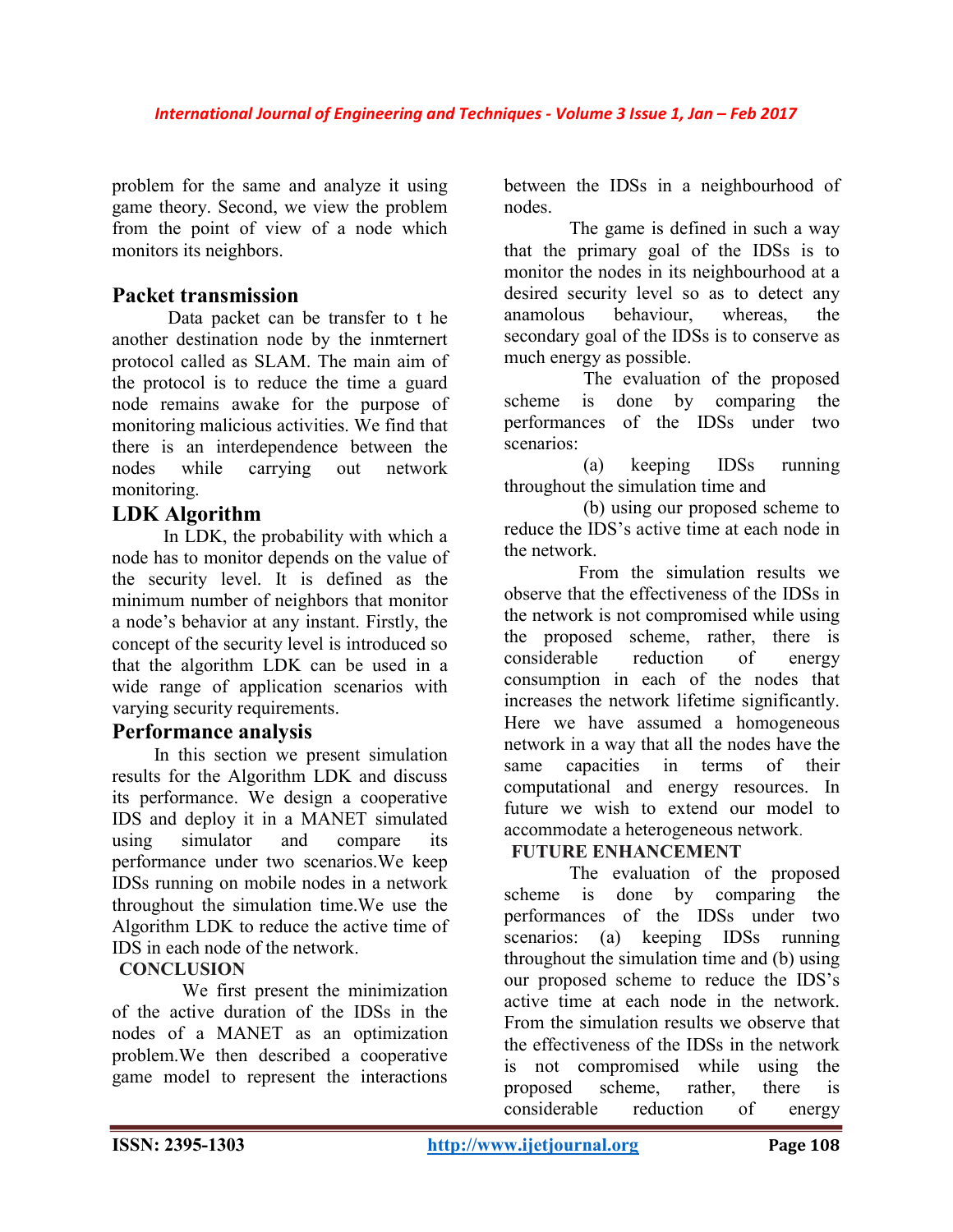consumption in each of the nodes that increases the network lifetime significantly. Here we have assumed a homogeneous network in a way that all the nodes have the same capacities in terms of their computational and energy resources. In future we wish to extend

our model to accommodate a heterogeneous network.

# ACKNOWLEDGEMENT

 The author deeply indebted to honorable First and foremost I bow my heads to almighty for blessing me to complete my project work successfully by overcoming all hurdles. I express my immense gratitude to correspondent SHRI A.SRINIVASAN. vice chairman SHRI A.SRINIVASAN(Founder chairman),SHRI P.NEELRAJ(Secreatry)Dhanalakshmi

Srinivasan Group of institutions, perambalur for giving me opportunity to work and avail the facilities of the college campus. The author heartfelt and sincere thanks to principal Dr. ARUNADINAKARAN, Vice Principal prof. S.H.AFROZE, HoD Mrs. V.VANEESWARI, (Dept. of CS& IT)Project Guide Mrs. S.SELVAKUMARI, (Dept of CS &IT ) of dhanalakshmi Srinivasan College of Arts & Science for women, Perambalur. The author also thanks to Parents, Family Members, Friends, Relatives for their support , freedom and motivation

# REFERENCE:

[1] S. Zeadally , R. Hunt, Y-S. Chen, A. Irwin and A. Hassan, "Vehicular adhoc networks (VANETS): status, results, and challenges," Telecommunication Systems, vol. 50, no. 4, pp. 217-241, 2012.

[2] S. K. Bhoi and P. M. Khilar, "Vehicular communication: a survey", IET Networks, vol. 3, no. 3, pp. 204 - 217, 2014.

[3] S. Marti, T. J. Giuli, K. La and M. Baker, "Mitigating Routing Mis behavior in a Mobile Ad-hoc Environment," Proc. 6th Annual ACM/IEEE International Conference on Mobile Computing and Networking, pp. 255-265, August 2000.

[4] C. Manikopoulos and L. Ling, "Architecture of the Mobile Ad-hoc Network Security (MANS) System," Proc. IEEE International Conference on Systems, Man and Cybernetics, vol. 4, pp. 3122- 3127, October 2003.

[5] K. Nadkarni and A. Mishra, "Intrusion Detection in MANETs – The Second Wall of Defense," Proc. IEEE Industrial Electronics Society Conference '2003, pp. 1235-1239, Roanoke, Virginia, USA, Nov. 2-6, 2003.

[6] A. Partwardan, J. Parker, A. Joshi, M. Iorga and T. Karygiannis, "Secure Routing and Intrusion Detection in Ad-hoc Networks," Proc. 3rd IEEE International Conference on Pervasive Computing and Communications Hawaii Island, Hawaii, March 8-12, 2005.

[7] N. Marchang and R. Datta, "Lightweight Trust-based Routing Protocol for Mobile Ad Hoc Networks," IET Information Security, vol. 6, no. 4, pp. 77-83, 2012.

[8] N. Marchang and R. Datta, "Collaborative Techniques for Intrusion Detection in Mobile Ad-hoc Networks," Elsevier Ad Hoc Networks, vol. 6, no. 4, pp. 508-523, June 2008.

[9] D. Dong, X. Liao, Y. Liu, C. Shen and X. Wang, "Edge Self-Monitoring for Wireless Sensor Networks," IEEE Transactions on Parallel and Distributed Systems," vol. 22, no. 3, March 2011, pp. 514-527.

[10] I. Khalil, S. Bagchi and N. B. Shroff, "SLAM: Sleep-Wake Aware Local Monitoring in Sensor Networks," Proc. 37th Annual IEEE/IFIP International Conference on Dependable Systems and Networks, 2007